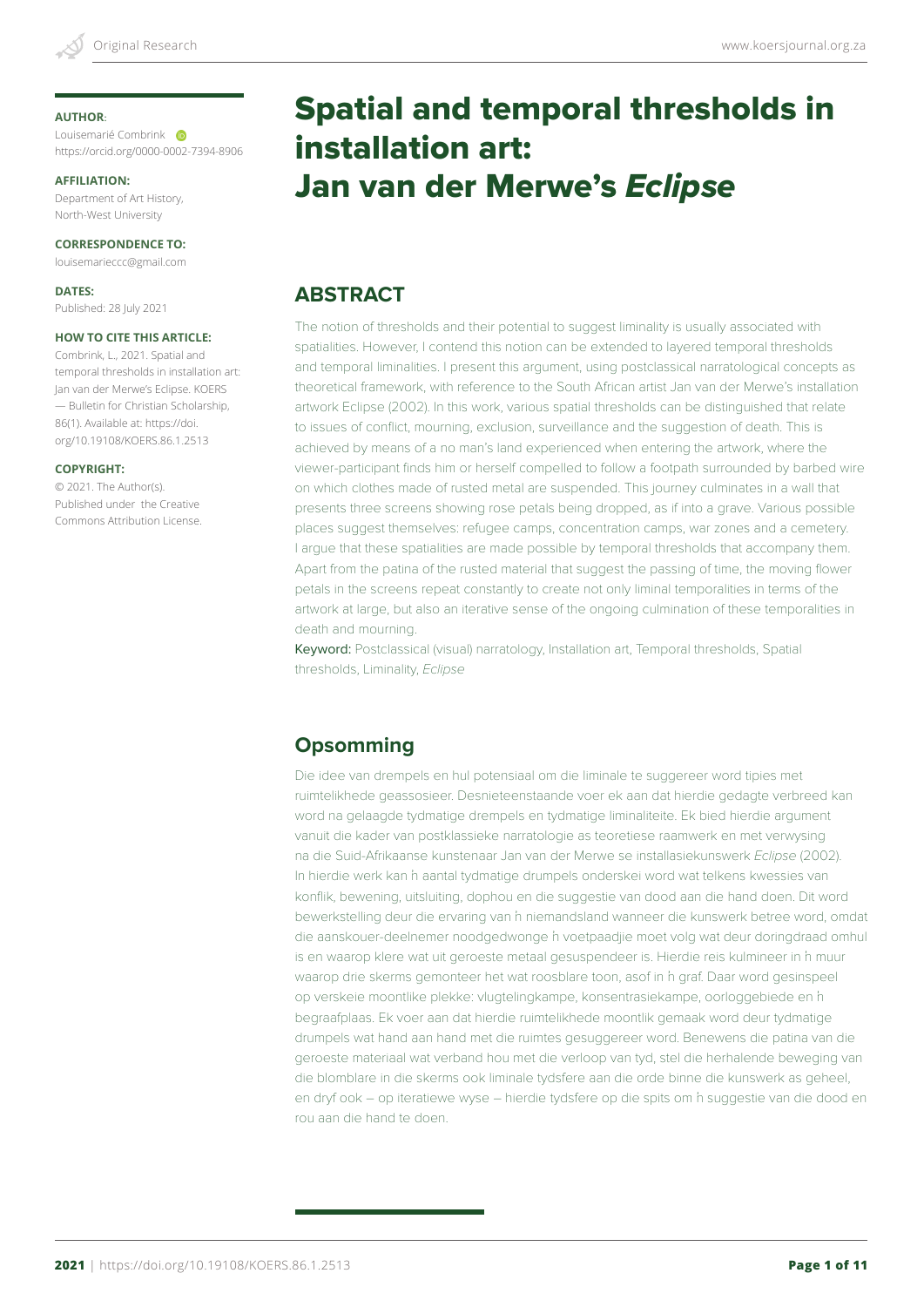In this paper, I explore spatial and temporal thresholds as well as concomitant liminalities, both spatial and temporal, in the South African artist Jan van der Merwe's (b. 1957) installation artwork *Eclipse* (2002) (please visit https://youtu.be/7UGLjpadRSI and https:// youtu.be/OcVMF7unZUU for a video of the work). The work was first shown at the Aardklop National Arts festival in 2002 when Van der Merwe had the honour of being the festival artist – it was housed in the North-West University Gallery. Hereafter, Van der Merwe exhibited the work during a retrospective exhibition at the Pretoria National Art Gallery in 2006. Currently, it is on permanent display at the gallery *Map,* in the town of Richardson.



**Two installation views of Van der Merwe, Jan. 2002.** *Eclipse.*

The thresholds I refer to are argued to be both spatial and temporal, and I posit that spatialities that are suggested in the work are made possible by the suggestion of temporal thresholds. The notion of a threshold is usually understood to be spatial in nature – the common use of the term refers to the step between inside and outside, when entering a built space. During the Middle Ages, the threshold was usually covered with straw to catch dirt from the feet of those who entered the building. The etymology of the word refers to this division between inside and outside, but an interesting other angle is added – a threshold was also associated with the verbs "to tread" or to "trample" (Oxford Online Dictionary). A threshold can be understood as a device that separates two spaces and therefore refers to margins and borders (Aguirre 2006: 15) and is also conceptualised as "betwixt and between" two spaces. Initially formulated from an anthropological perspective by Arnold van Gennep ([1909] 1960) as an in-between space that characterises rites of passage, Victor Turner (1969) took this notion further to explore the liminal as a space and, indeed, suggested that the liminal is also a time that is often characterised by transformations in human agency and creativity. A brief look at Van Gennep and Turner's conceptualisations of the threshold and the liminal is, therefore, indicative of time rather than space: Van Gennep's chapters are named, for example, "Pregnancy", "Initiation rites" and so on – these clearly pertain to time passing.

In literary usage, thresholds are, however, most frequently associated with spatialities (Du Plooy 2014); but this author as well as Mieke Bal (2011) argue for expanding our usage of the term and considering thresholds in temporal terms, a notion that is central to my present argument.

In the present article, I peruse the relationship between the threshold and a closely related concept, that of the liminal. Here the notion of borders is important (again, a spatial view of thresholds that I argue should also be understood in temporal terms). In light of this discussion, I proceed to explore a central thrust of my argument by considering time and temporality in theoretical and sometimes philosophical terms with the aim of demonstrating the subjective nature of temporal experience and imagination. During the course of this discussion I refer to the significance of temporalities as thresholds with liminal connotations in the experience of *Eclipse*. I conclude the article by briefly reflecting on salient interpretative possibilities of spatialities associated with possible temporalities suggested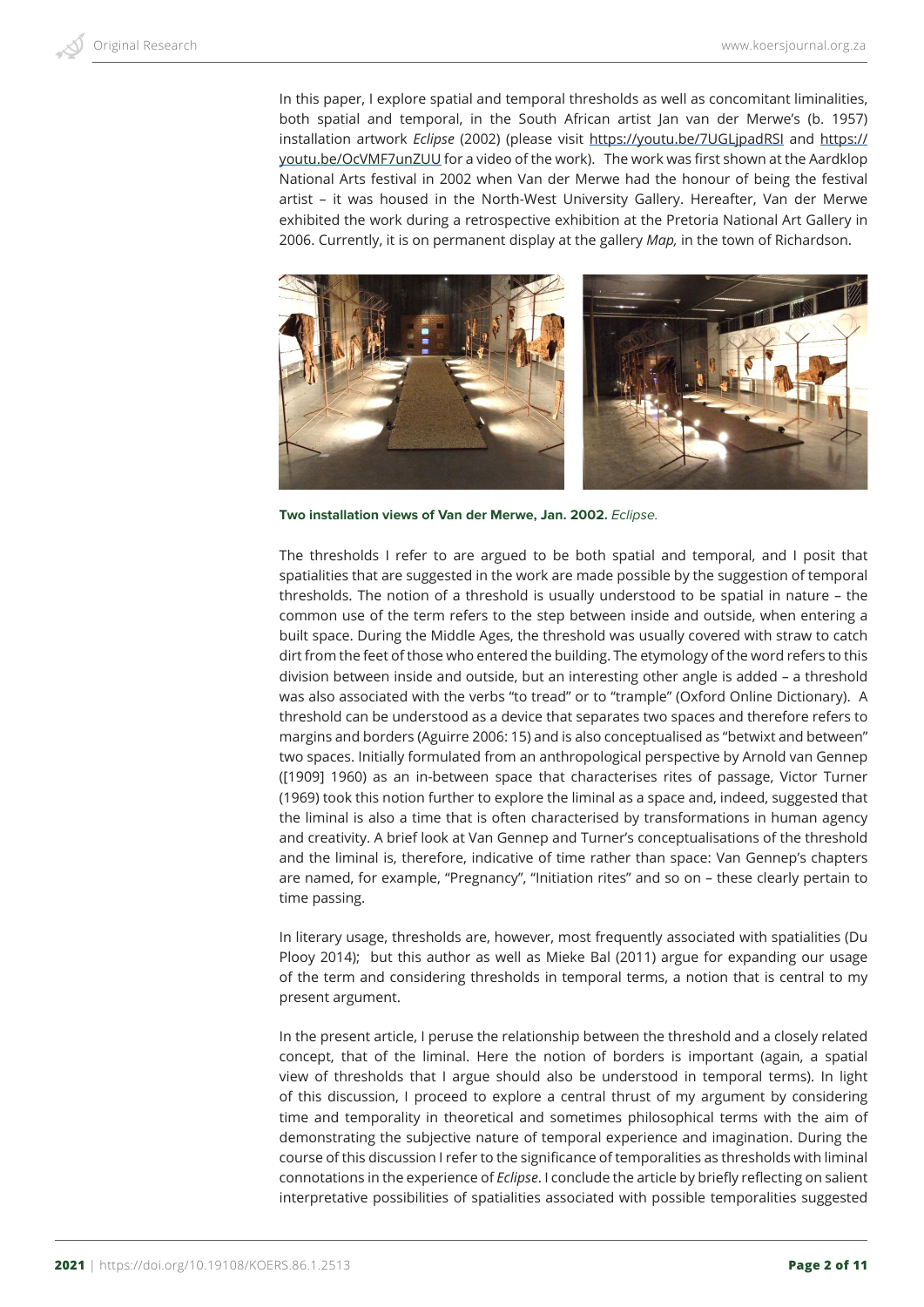by the work. These reflections are informed by memory and, in the context of *Eclipse*, often point to trauma narratives and narratives of death. Throughout the different sections of the article, I refer to relevant concepts gleaned from a brief overview of narratological concepts discussed below. Of the four elements of narrative (time, space, character and event) space and time are, of course, central to the article, but character is implied together with reference to events in the sections that follow.

I first peruse what postclassical narratology can mean, after engaging with thresholds, temporalities and the liminal in *Eclipse.*

### **1. Postclassical (visual) narratology as theoretical ambit**

I situate the present article in the sphere of postclassical (visual) narratology, and thus want to briefly expound on this term and clarify my position on the concepts used in the remainder of the article. Arleen Ionescu (2019: 5) indicates that the term postclassical narratology was coined by David Herman in 1999, giving rise to the "postclassical turn", and has since gained momentum in various publications and in various spheres where narratological analyses are undertaken. Postclassical approaches to narratology took as their point of departure classical narratology, which was consolidated for the most part in Gérard Genette's ([1972] 1980) *Narrative Discourse* and *Narrative Discourse Revisited* (1988). Classical narratology drew on diverse attempts at formulating theories of narrative texts, including work by Viktor Shklovsky ([1917] 1965), Vladimir Propp ([1928] 2003) and others.

An important publication by Bal (1977) simplified some of Genette's conceptualisations of narratological terms, and she proposed four elements as the building blocks of any narrative (text): character, event, space and time. I mention these because while I interpret the artwork in question, I regard these elements as salient and will refer to them. Bal has also since 1999 published a range of texts in which she applies narratological principles not only to visual artworks such as paintings, but also specifically to the reading of installation artworks – again, a very important tangential approach that echoes some of my applications of narrative theory to installation art (for example, Bal 1999a; 1999b; 2001a; 2001b; 2006; 2010). Perhaps surprisingly, she has not applied her four elements in conjunction as point of departure in any of her publications, although she does of course refer to issues such as space and has referred to agents inside the artwork as characters (1999a; 1999b).

Character as a central element of narrative has been described as a participant in a story world (Margolin 2007; Jannidis 2009; 2013). The notion of story worlds, in turn, was introduced by Thomas G. Pavel (1986). I propound that a visual artwork, or an installation artwork for that matter, can be regarded as a story world in which one may seek for narratives or narrativised elements (narrativisation refers to instances where a clear narrative is not necessarily suggested, but there are elements that possess a measure of narrativity). Narrativity is, therefore, scalar; this means that there are various levels of narrativity where, for example, a static scene may be less overtly narrative in nature and a multi-episodic image such as one often finds in Medieval illustrations of Biblical narratives may be more overtly narrative.

As regards character, I argue that in installation art, by virtue of physically entering the artwork, the viewer becomes a text-internal element, and thus part of the story world of the artwork. A narrative universe is comprised of characters (defined as participants in a story world) and any mental versions of other characters that form in their minds (Margolin 2007: 70-71). Characters are invented or stipulated by a human mind (Margolin 2007: 67) – in other words, in a manner that reflects a reader-response type of sense-making of the narrative world.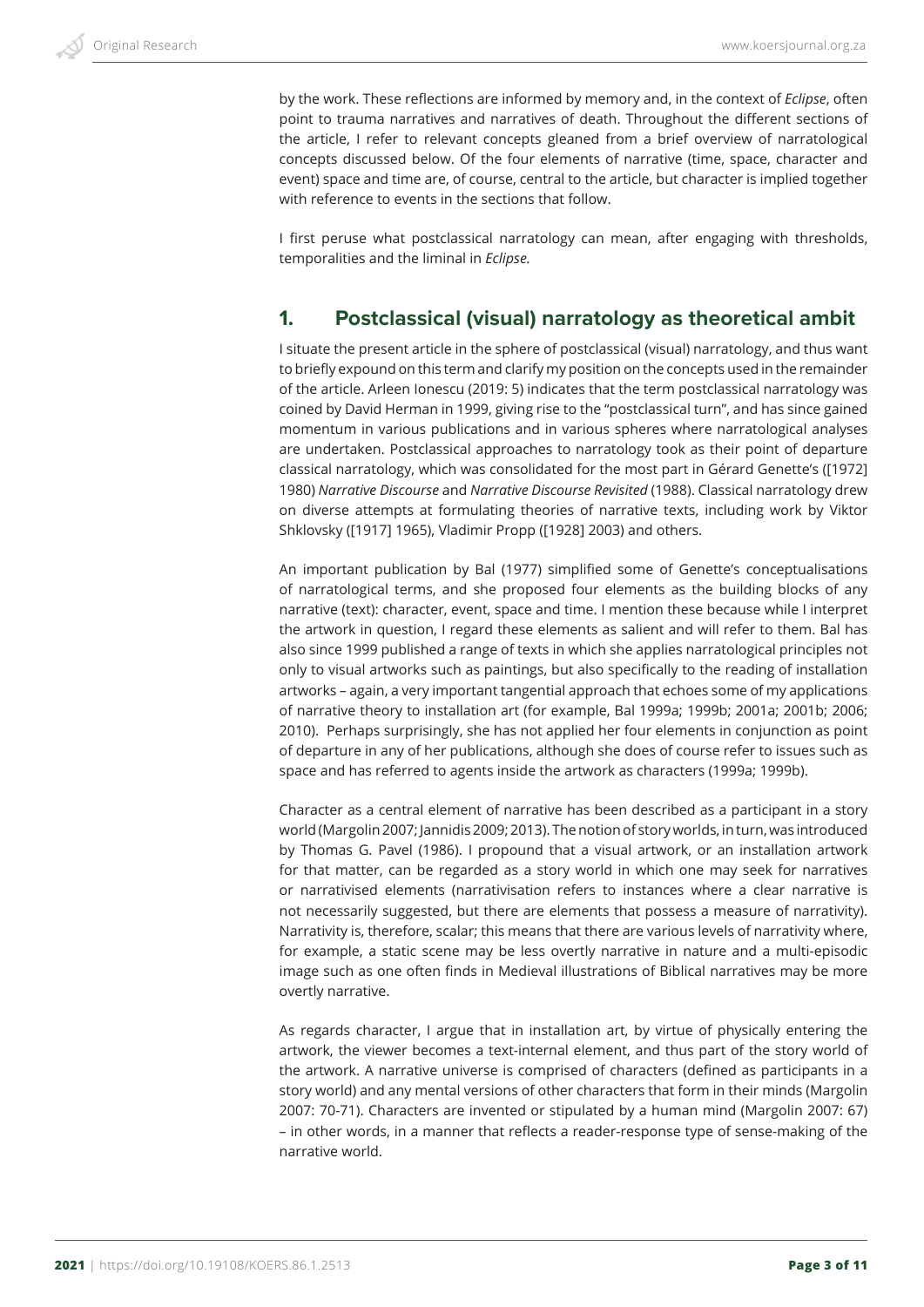Furthermore, I posit that since many installation artworks require some measure of participation from the viewer-participant, he or she indeed becomes a character who coconstructs meaning while engaging with the work (cf. Combrink & Allen 2019), and hence can, as Joseph Alber and Monika Fludernik (2009) propound with regard to narrative texts, bring real-world knowledge with him or herself in the evocation of fictional worlds. In this sense, one can speak of metalepsis, which entails that an extradiegetic narrator or narratee intrudes upon the diegetic universe of the narrative (compare Genette [1972] 1980). Instead of intrusion, in this article, I would rather argue for seamless becoming part of the story world of the narrative in an immersive sense (Bishop 2005) and, importantly, for becoming a co-constructor of the narrative possibilities that are suggested in the work. How this happens, in installation art, is by means of corporeal engaging with the work, so that there is an ontological overlap and merging of the "real" self and the work – in this sense, corporeal narratology as described by Daniel Punday (2000) requires not an imagined, but a physical body to participate in the work, in the Merleau-Pontian ([1945] 2002; 1964) sense of embodied perception.

Finally, I align myself in this article with Bal's (2011) notion of enunciative narratology referred to as trauma narratology, in the sense that she has "analysed trauma, its ethics or its aesthetics, also using narratological tools" (Ionescu 2019: 15).

# **2. A brief description of** *Eclipse*

*Eclipse* is the only representation of exterior space that I could find among Van der Merwe's large body of rust-based installations. This work is a "memorial to the innocent men, women and children who are left in the dark by a lack of compassion and hope due to famine, war and epidemics" (Van der Merwe quoted by Hund 2004: 34). In this large installation measuring 10 650 x 3 800 x 2 400 mm, a gravel walkway is lined on both sides with a barbed wire fence, onto which rust-covered garments are suspended; the walkway ends in brick wall with openings into which have been installed three vertically placed television monitors, the top one situated at eye-level and the bottom one almost level with the floor. The monitors show flower petals being dropped, fluttering in stages into what one senses as a freshly dug grave. These stages are achieved by making the top monitor's image seemingly taken over by the one below, and then the last one showing the "same" petals falling into the deep earth. The absence of human beings in this work evokes a sense of death – not only because of the suggestion of a grave, but because the barbed wire and gravel path could generate archetypal associations of dread and conflict.

Together, the path, the sound of gravel underfoot, and the wire fences create an ambient environment and draw attention to the focal point which is made up of the moving images in the monitors. The fences also suggest an inevitable journey (towards death, it seems); they entrap the character-participant who can only move forwards towards the open grave. The experience of walking on the gravel, hearing its sounds, may be exacerbated by the grating sound of other gallery goers' footsteps on the gravel, as if suddenly one walks in procession towards the open grave that tells of death, and thus towards death itself. Spotlights point outwards from the gravel, illuminating the rust-sculpted clothing "draped" onto the fences.

Empty like the grave to which they lead, garments signify human absence – specifically bodies that are absent<sup>1</sup>. The empty clothing functions in a double sense: to make absence felt, but also as a silent audience keeping vigil along the walkway. Therefore, the various components of the work – the clothing and the fences, the gravel walkway that ends in the grave, and the moving images that narrate a final farewell to departed souls – work together to thematise absence, trauma, and death.

<sup>1</sup> Clothing in an artwork can be seen as an extension of the living body, and therefore generates awareness of absence if abandoned; see Smith-Windsor (2013: unpaginated).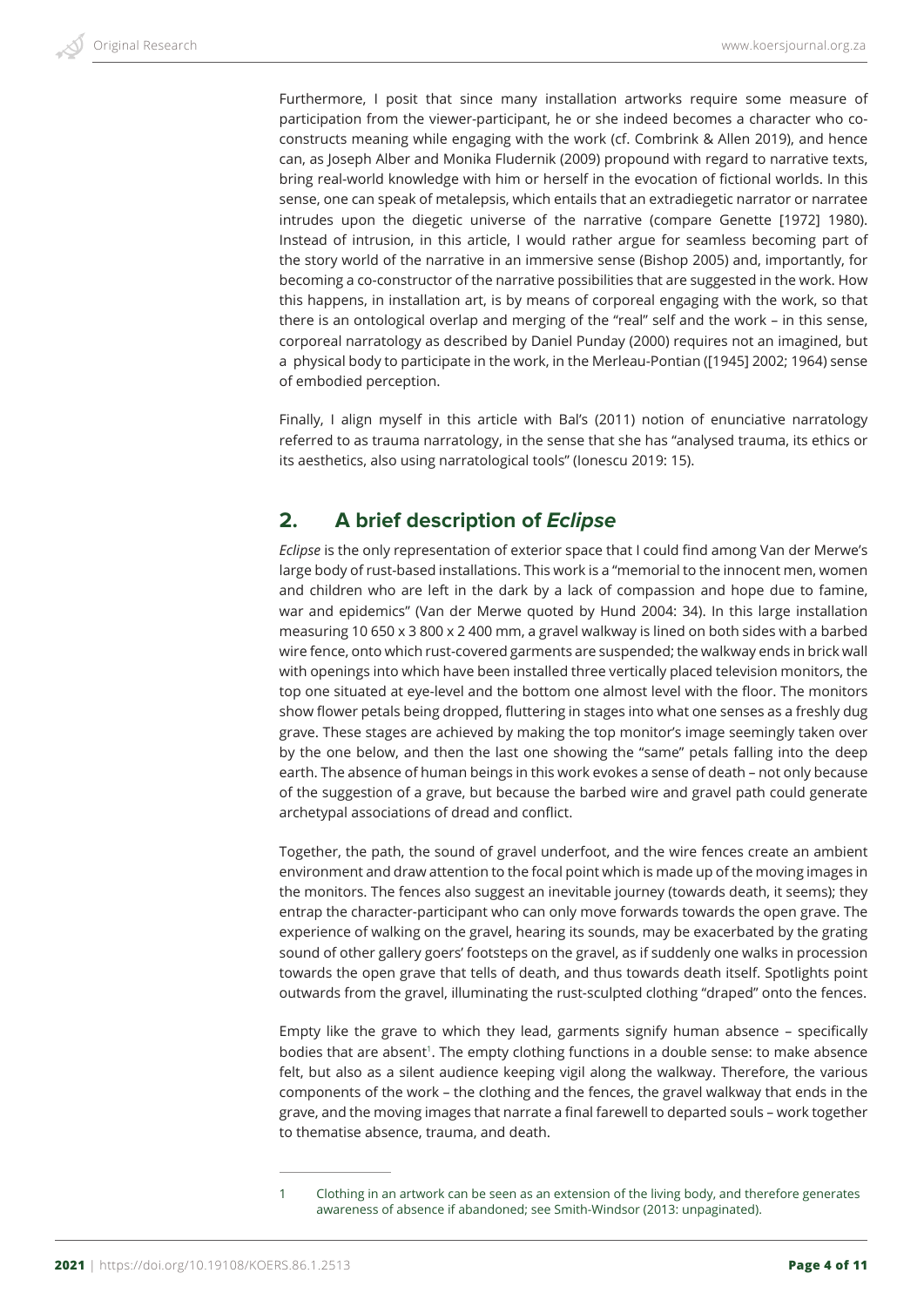*Eclipse* therefore conveys a sense of the liminal, of death hovering close by. The living – those who visit the gallery – walk among these departed ones; the atmosphere is eerie and sacred, melancholy.

### **3. Liminality and the threshold**

Liminal spaces include spaces associated with transit (such as airports and train stations) as well as temporary spaces that have the sense of being in limbo, such as prison camps (Kruger & Van der Merwe, 2010: 158). The liminal is a place of both uncertainty and possibility; it is associated with unusual experiences, spiritual encounters, transfigurations, visions and "significant transformations" (Withrow, 2019: 77). These unusual phenomena can appear, according to Lisa Withrow (2019: 78) at both the centre as well as in the margins of power. In all cases, the liminal suggests a path of transition and possibility, so much so that it can expose and disrupt dehumanisation and polarisation (Withrow, 2019: 78).

Law, in an attempt to maintain the status quo, is supposedly fond of boundaries and thus denies the possibility of crossing boundaries or thresholds; indeed, the entire notion of subjugation, legal or otherwise, is predicated on maintaining boundaries (Withrow, 2019: 81 notes that *liminal* and *limit* indeed share the same Latin root), the threshold is a liminal space where a sense of instability and the unknown may be felt, but the liminal also has transformational potential (Du Plooy 2014: 2). In light of the fact that space and time are actually deeply interwoven, it makes sense to explore temporalities that accompany, or even make possible, how spatial liminalities can be understood – Gaston Bachelard in his book *The Poetics of Space* ([1958] 1994) purports that "space is compressed time".

### **4. Time and temporal thresholds**

The present, as philosophy knows well, doesn't exist, and yet it is the only thing which exists (Currie 2007: 8)

Mark Currie (2007) posits that narratology can benefit from reflecting philosophically on time – and this can be extended to postclassical narratology, which is where the present study is situated. When considering time in simple terms, past, present and future are salient. However, how the human subject experiences time is subjective, ontological and existential, and not necessarily "a mimetic version of time in reality" (Du Plooy 2014: 6)<sup>2</sup>. For example, memories of past times may comprise a personalised form of remembering and even a reconfiguration of events that has value for the subject in a personal manner. In a similar vein, Christine Ross (2012: 18) notes that humans anthropomorphise time by projecting our fears, needs, hopes, losses and desires on it – temporal experiences are therefore highly mediated by the individual consciousness; the body is not excluded from temporal awareness.

#### Nonetheless,

Although in point of fact we are necessarily located in the present, in our imagination and though we are free to adopt any temporal standpoint, past, present or future, that we please, and view events thence. It is a deep metaphysical fact that though in our bodies we are time-bound, in our thoughts we are not (Lucas, 1989: 11).

<sup>2</sup> In narrative texts, Genette (1980) distinguishes between three aspects of time, namely order, frequency and duration. These dimensions may also be applied to a reading of the visual arts, especially installation art, where the first temporality one deals with is "real" time – the time needed to navigate through the work. Further explorations of these notions in *Eclipse* are dealt with in the sections below.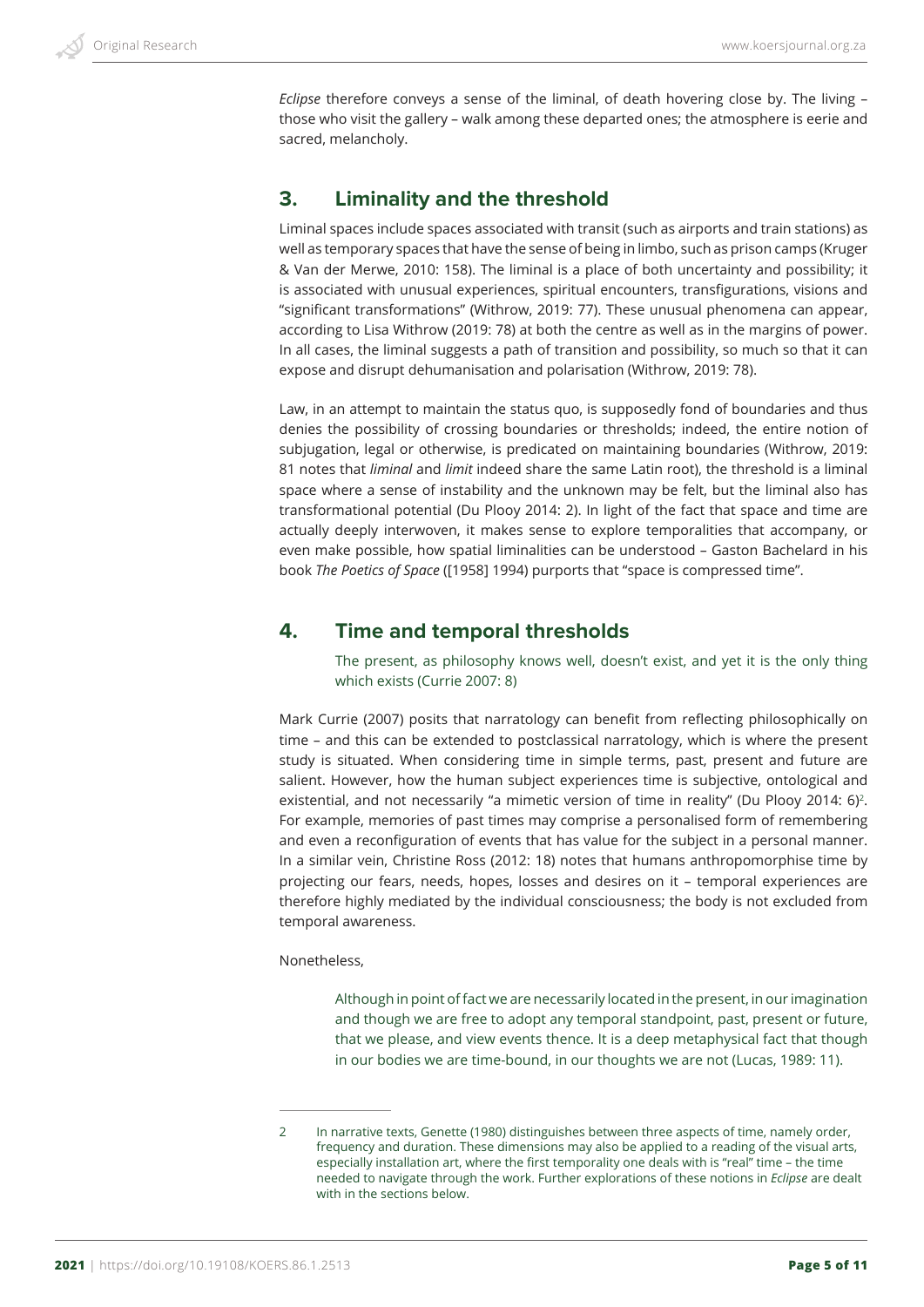This point is significant: imagination is salient when engaging with *Eclipse* as a work imbued with narrativity, which means that the work has a narrative thrust without having to be interpreted as emblematic of a single *fabula*. In order to engage with the narrativised elements of the work and to read them as potential building blocks of narratives, the participant-character needs what Werner Wolf (2017: 77) calls the "recipient's narrativizing ability and willingness" to explore the work as such. In another publication, Wolf (2004 :84) contends that the central tenet of narrativity is experientiality; this is all the more so because in *Eclipse* the experience of the work and its narrative potential is not only mental, but also embodied.

Thus, how bodies and moving images move forward through time are described by Ross (2012: 18) as follows: "… temporal passing is contemporalized; … history is temporalized and historicity presentified". The author, indeed, speaks of the temporal turn in contemporary art, echoing Jean Robertson and Craig McDaniel's (2010) contention that time is one of the salient aspects that are explored in contemporary art. Cognitive theory, also, holds that bodily experience is salient to our making sense of time (Bridgeman 2007: 55).

Change as a reality of today's world with the concomitant transformations of everyday life and its realities has made us more aware of temporality, together with the sense that time is contingent on our existence and experience of life. Time can be physical, psychological, "real" or phenomenal; it is an a priori condition of experience (Ross 2012: 20-22). Gilles Deleuze in *Cinema 2: The Time-Image* (1989) notes, furthermore, the irrelevance of making distinctions between subjective and objective, imaginary or real, actual or virtual, as well as the presence and the past. Indeed, Paul Ricoeur (1985) indicates that cosmological time is "objective time", clock time, linear – a succession of "nows" (Currie 20017: 32; – Heidegger [1962] also refers to a series of "nows"), while phenomenological time can also be felt as a series of perpetual presents (Currie, 2007: 33). Hence, there are aporias between clock time and mind time, according to Ricoeur (1988).

When temporalities conflate, as I argue is the case in *Eclipse,* time becomes liminal: present, past and even anticipation of the future may assume a multi-layered aspect and these temporalities do not exist separately from each other, but become a flow of possibilities in the imagination of the participant-character. Time can fold back into itself, it can thicken, or frozen, and it can be infinitely stretched out. All these temporal dimensions occur in *Eclipse*, as will become clear from the arguments presented below. It is, in this regard, interesting to take cognizance of Withrow (2019: 86-87) who notes that liminality can be experienced by single individuals, larger social groups and entire populations or civilisations, and that the temporal dimension of the liminal may be felt in various durations, from moments to epochs; from the fleeting to the generational.

# **5. Reading** *Eclipse* **as heterochrony**

I first want to consider the title of the work which gives a first indication of time as liminal, taking my cue from Genette (1990) that a title functions as a paratext, and indeed as a threshold of interpretation. Eclipses can be either solar or lunar, and especially a total solar eclipse is described as awe-inspiring (McNaughton 1996:81). Many religions ascribe to eclipses supernatural powers as well as pandemics – in Christianity, both the crucifixion and the resurrection of Christ are associated with eclipses (a full solar eclipse is believed to have caused the darkness associated with the death of Christ as related in Luke 23 verses 44-45) and these also feature in artworks about these themes (Olson & Pasachoff 2007). Dramatic events such as St. Peter's escape from prison as well as ascension narratives but also disasters are associated with the eclipses; hailstorms, unusual births and the bubonic plague all bear associations with eclipses (Lee 2020; Olson & Pasachoff 2007). So strange to the eye was an eclipse that it was documented how a member of an American astronomic party, upon witnessing a total solar eclipse, fired his gun and killed the offensive object that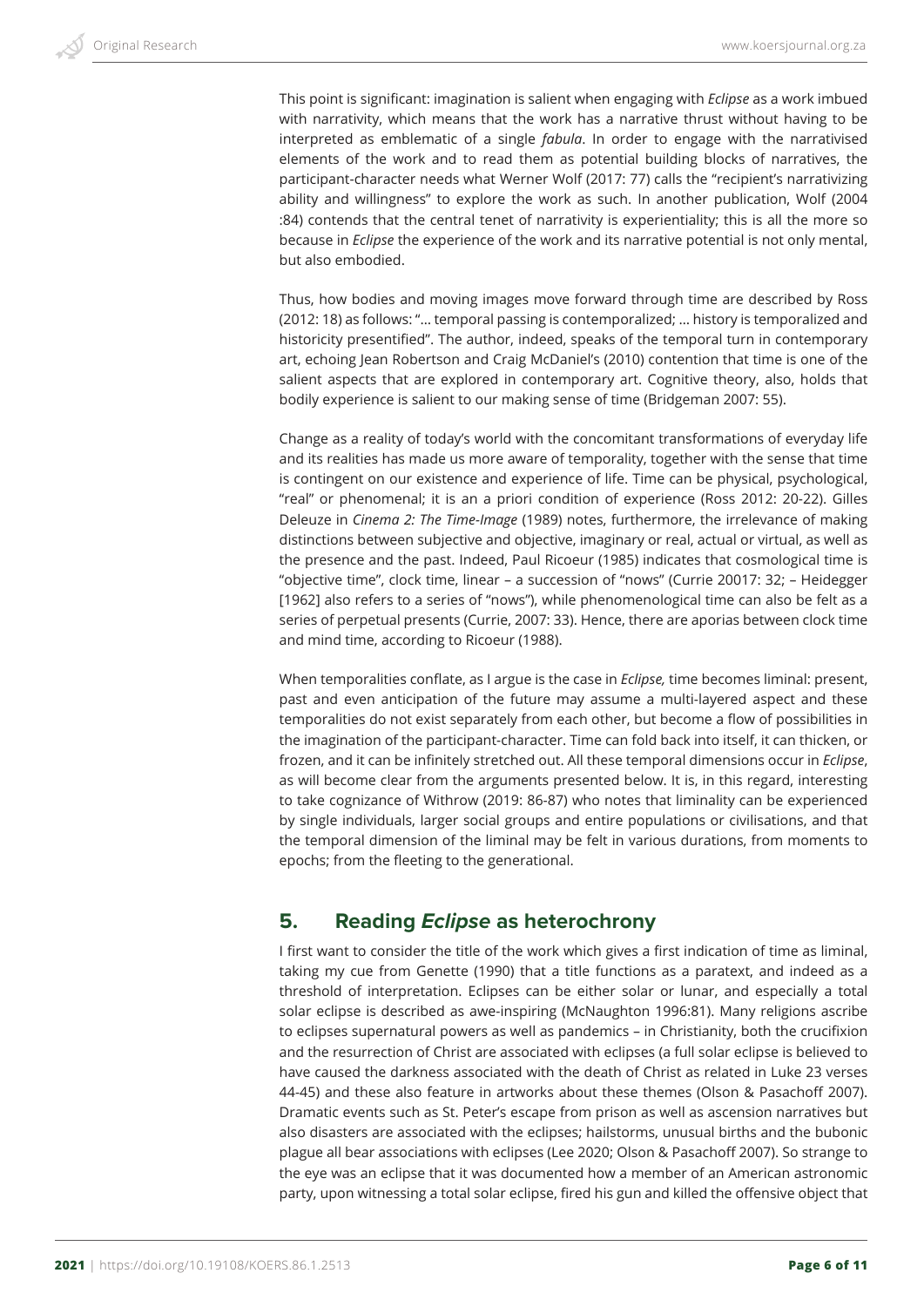caused the sun to disappear. The year was 1878, and since a full eclipse only lasts a few minutes, it was believed to have worked (Sheehan 2016).

Apart, then, from being a natural event studied by those holding a Copernican heliocentric view of the universe that emerged during the Enlightenment, eclipses are even today characterised by superstition: about travel, pregnancy and investments on the stock market (a quick search on the internet reveals an astonishing range of present-day superstitions about eclipses).

# **6. Discontinuous time**

Runette Kruger and Jan van der Merwe (2010: 158) mention the use of time in Van der Merwe's installations as suggestive of transience as well as preservation: the patina of rust that is in a constant state of decay reminds us of time passing, while the fact that the items in the work are made of food cans brings home the notion of preservation (this is indeed applicable to *Eclipse*). Thus, transience and permanence are held together by a delicate tension (Kruger & Van der Merwe 2010: 159).

Since various temporal suggestions present themselves in *Eclipse,* one can speak of what Currie (2007: 9) calls a "chaotic co-presence of meanings" since there is a "collapse of temporal distance into simultaneity" (Currie 2007: 10).

There are a number of salient empirical temporalities in *Eclipse* that are of significance. In the first instance, there is always the time of making, when the artist produced the work. This is followed by the time of showing, in this instance 2002, 2006 and later more permanently at the gallery *Map*. When dealing with any work, there is also the time of viewing, which will have a bearing on the reception of the artwork. Of course, as I noted above, this viewing has a bodily aspect so that the work is, phenomenologically speaking, experienced not by a disembodied cogito, but by a flesh and blood person; it is embodied time.

In terms of Genette's (1980) formulation of order, duration and frequency as the structural determinants of time, the following is pertinent: the participant-character can choose how long to spend inside the artwork, traversing the gravel path towards the wall with the three monitors that show looping images of petals falling. Duration here is concerned with minutes spent inside the work and seconds between repetitive images of petals – the falling petals on the monitors bring another temporal dimension to the work: firstly, there is the use of technology which points to the present. More significantly, there is constant repetition, and as Deleuze (1989) reminds us, exact repetition violates natural law and compels one to reflect on the always again happening quality of repetition. Also, every repetition is felt differently; as one waits for the next series of petals falling down, the very anticipation and the exact repetition become iterative, almost hypnotic. Currie (2007) purports that "Video recording … structures the present as the object of a future memory… an anticipated future from which the present will be re-experienced as representation of the past" – thus "a foreshortening of the present".

These empirical temporalities exist in conjunction with the various other temporal threshold I explore with reference to memory and heterochrony.

### **7. Memory as a function of time**

Currie (2007: 36) notes that memory "holds within it the time of its happening and the time that it recalls". Maurice Halbwachs ([1941] 1992) notes the importance of collective memories, and while many of our memories indeed have a collective quality, how we individually remember, and how these memories are framed is rather individual. I argue this based on Jonathan Culler's (in Bal & Bryson [1989] 2009) formulation of context (which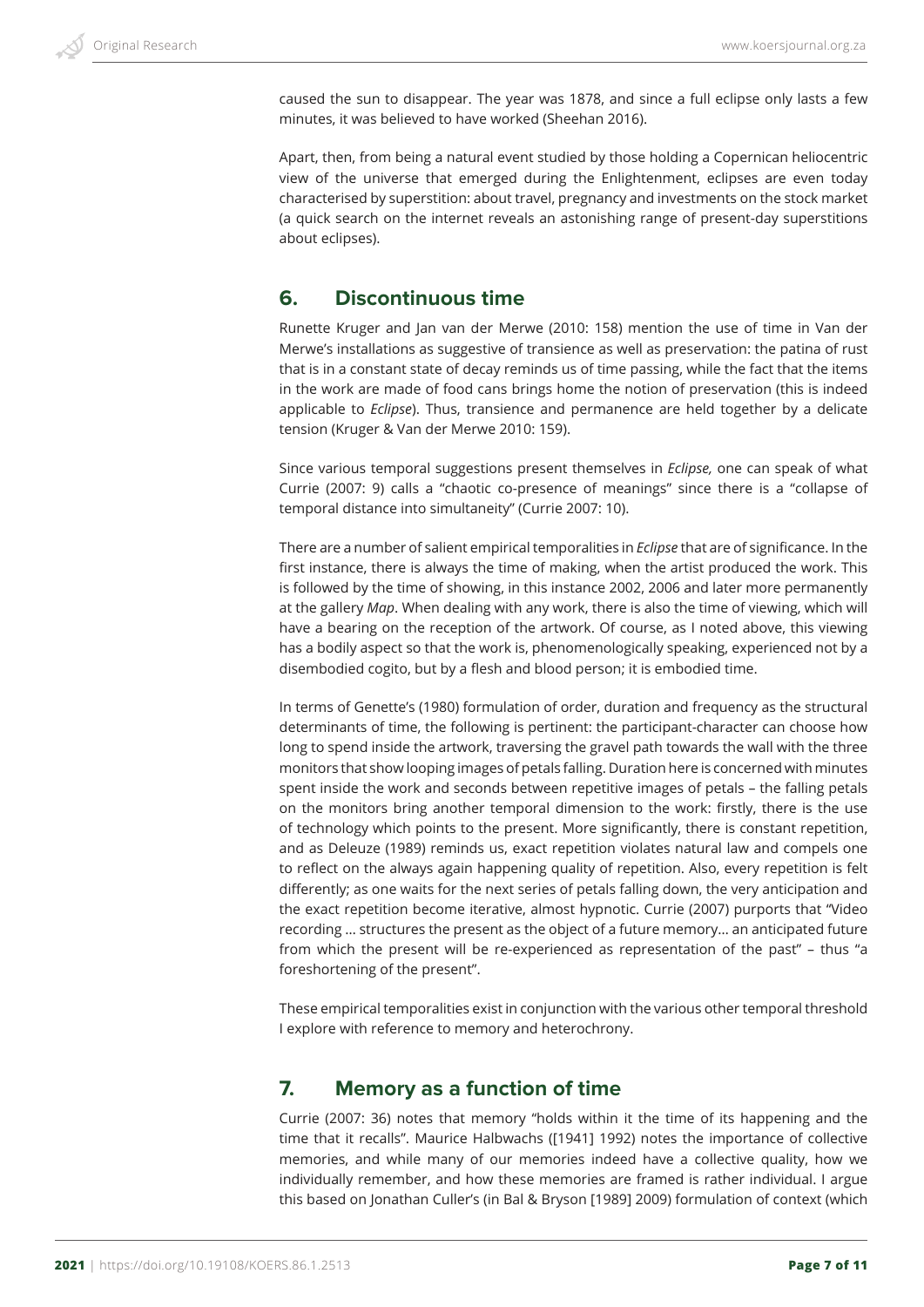can be extrapolated to memory, since both context and memory are narratives) as a text, which is always framed, and based on a selection of "facts" or other information. Selection as a function of context and remembering is therefore both collective and individual.

Gilles Deleuze in *Rhythm and Repetition* (1994:81) adds that remembering is not real – rather, by remembering, we transform the former present (also see Currie 2007: 64), especially when confronted with the unspeakable. This is an endeavour, perhaps, of hope. In traumatic situations that occurred in the past, memory of such events may lack causality and logic; trauma narratives such as wars and displacement, for example, tend to be remembered differently and are guided by personal experiences (compare Du Plooy, 2014:15). Therefore, the *fabula* that is (re)constructed will differ from person to person, as different fragments of remembering shape how events are recalled. Chronological events may be recalled subjectively or ambivalently. History, therefore, as an attempt to structure events of the past, becomes riddled with discordant remembrance and aporias.

Indeed, Heilna du Plooy (2014:21-22) purports that

For human beings the present is the future of the past and the future is a potential continuation of the present so that a radical breach in the linearity of experience and the intense awareness of death as the ultimate breach of linear progression profoundly disrupts the subject's sense of continuity, resulting in liminal and threshold experiences".

Past, present and future may actually coexist, according to Deleuze (1989:37), who propounds that "there is no present which is not haunted by a past and a future, by a past which is not reducible to a former present, by a future which does not consist of a present to come. Simple succession affects the presents which pass, but each present coexists with a past and a future without which it would not itself pass on".

# **8. Conclusion**

*Eclipse*, because of the barbed wire fence, the funerary suggestions and the anonymous garments that recall human wearers, all of which create a sense of excluded others and of desolation and death, can remind of different actual memories, each with temporal and spatial suggestions.



**Eclipse: Installation view**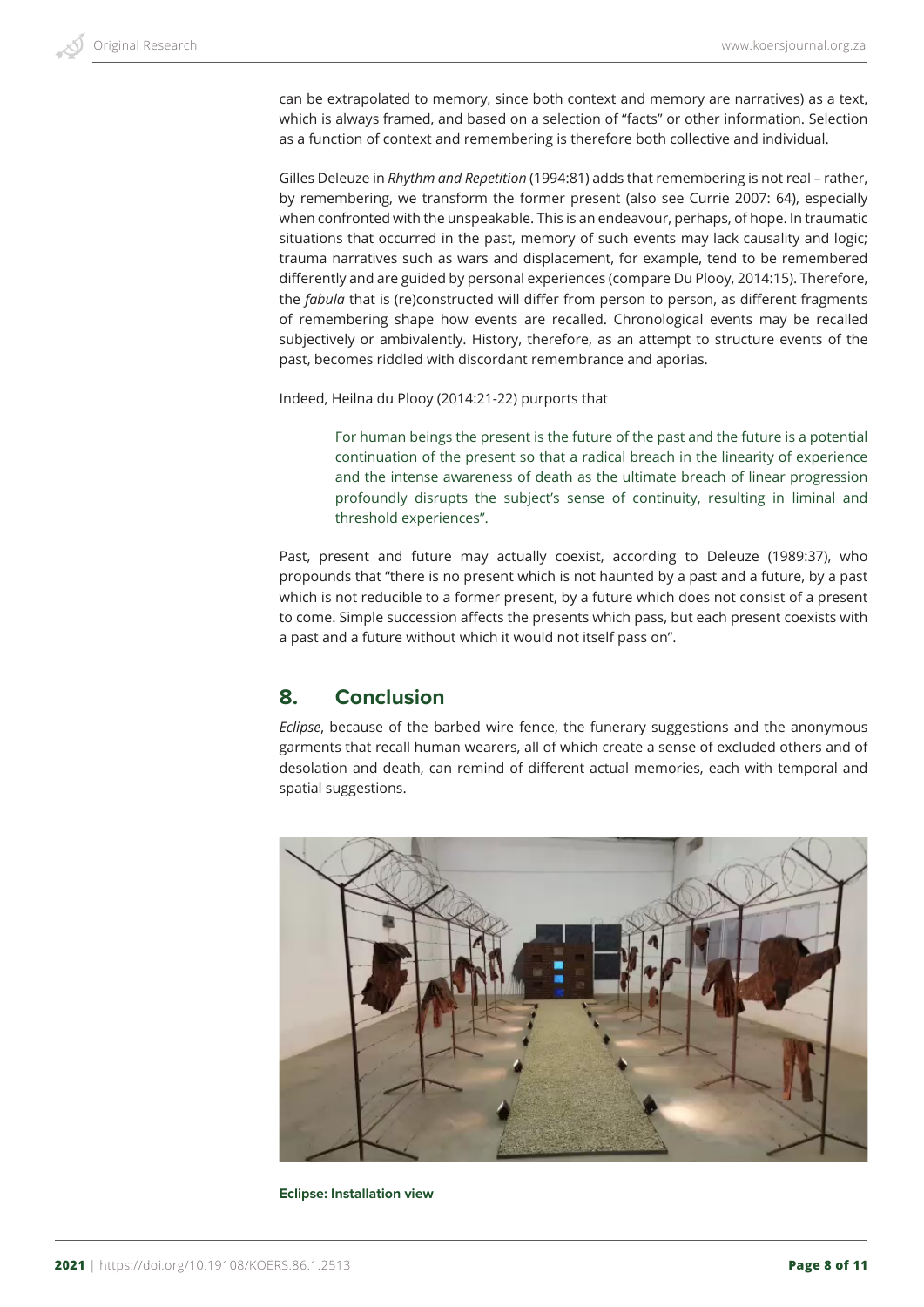The first one that comes to mind may be those images of the Holocaust with which we are familiar: anonymous individuals destined for extermination, standing behind barbed wire, stripped of humanity and dignity. This temporal threshold takes us to 1944 and the years preceding this culmination of the extermination of Jews, to the liminal space of concentration camps, and we are transported to Auschwitz, Treblinka, Dachau … In this sense, multilayered temporalities, especially spectres of the past, are reminded of viscerally in the work.



**Holocaust victims in concentration camp**

The faces in photographs we can access easily on the internet and other media belong to actual people, but because of their plight within the context of extermination, and the sheer number of those destined to die, their identities threaten to become anonymous, and all that would be left of them would be those all too familiar images of heaps of clothing, shoes and the like – the clothing suspended on the barbed wire in *Eclipse* recalls the fate of these innocents.

If one is a South African, one may be reminded of the horrors of the South African War, which has been described as a genocide (if more than a quarter of a people are extinguished, it constitutes genocide). There is a temporal threshold to the years 1899-1902, and too many spatial corollaries to mention here. Importantly, the plight of many Africans confined to concentration camps has until recently been overlooked, and we know that the conditions in these camps were even worse than the camps in which the Boer women and children were kept. But the Boers were also systematically killed, dying of malnutrition and cholera, among others – women and children were starved to death. Concentration camps are about forcible removal, dispossession and displacement and remind us of the cruelty imposed by humans upon each other.

More recently, large-scale movements of people to refugee camps across the globe come to mind, where too many had to leave behind all that was familiar and sacred to be confined, mostly not welcomed, in refugee camps in strange countries where the borders of the camp kept them inside, because outside the camp there is usual hostility. We see these images on the news, but the overload of images such suffering threatens to desensitise us to these human disasters. War, the central cause of these movements of people, is a constant, and both war and refugee camps signify liminal times and places.

Anonymous others can be re-membered by us, intersubjectively experiencing narrative empathy that requires us to imagine them as real people, not just images, and requiring from ourselves moral contemplation of the realities of the anonymous others. Absence is a powerful signifier, but the absent other can be re-membered by the participant-character in an attempt to counter forgetting.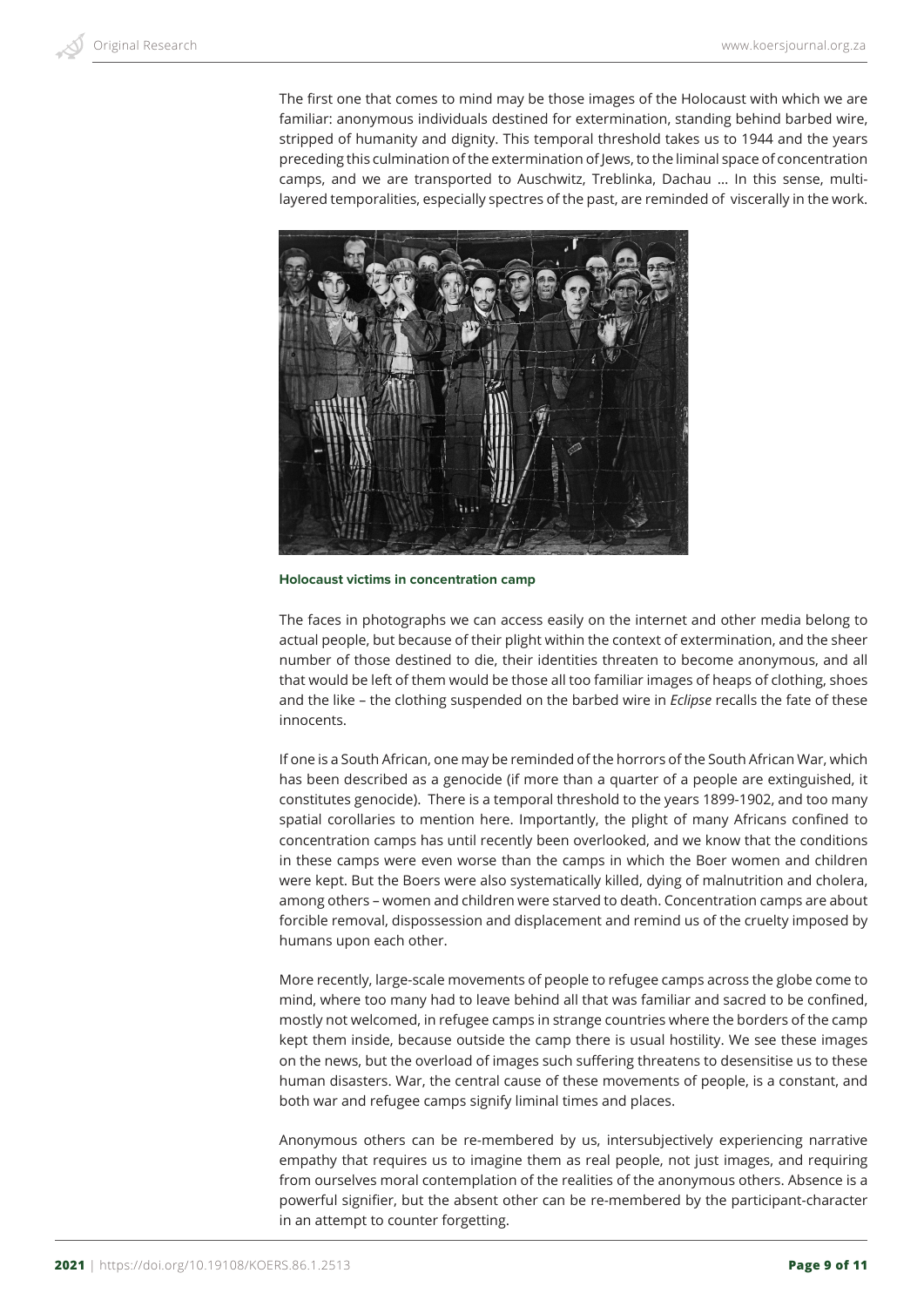On a personal note, *Eclipse* may remind us of narratives of death closer to home: me standing, eleven years old, next to the grave of my father, dropping rose petals onto the coffin far below. Memories threaten to become aporias as time passes and images of loved ones fade in our minds; often only things like clothes intimately remind us that they once had bodies and lived among us.

#### **References**

- Aguiree, Manuel. 2006. Liminal terror: The poetics of Gothic space. In Jesus Benito and Ana M. Manzana (eds.) *The Dynamics of the Threshold. Studies in Liminality and Literature 5.* Madrid: Gateway. pp. 13-38.
- Alber, Joseph & Fludernik, Monika. 2009. Mediacy and narrative mediation, in *Handbook of narratology* edited by Peter Hühn, John Pier, Wolf Schmid and Jörg Schönert. Berlin: de Gruyter: 174-189. https:// doi.org/10.1515/9783110217445.

Bachelard, Gaston. [1958] 1994. *The Poetics of Space*. Boston: Beacon Press.

- Bal, Mieke. 1999a. Narrative Inside Out: Louise Bourgeois' Spider as Theoretical Object, *Oxford Art Journal,* 22(2):103-126. https://doi.org/10.1093/oxartj/22.2.101.
- Bal, Mieke. 2001a. *Looking in. The Art of Viewing.* Amsterdam: Overseas Publishers Association.
- Bal, Mieke. 2001b. *Louise Bourgeois' Spider. The Architecture of Art-Writing*. Chicago: Chicago University Press.
- Bal, Mieke. 2006. *Reading Rembrandt. Beyond the Word-Image Opposition.* Amsterdam: Academic Archive.
- Bal, Mieke. 2010. *Of What One Cannot Speak. The Political Art of Doris Salcedo*. Chicago: The University of Chicago Press.
- Bal, Mieke. 1999. *Quoting Caravaggio: Contemporary Art, Preposterous History.* Chicago: Chicago University Press.
- Bal, M. 2011. Heterochrony in the Act: The Migratory Politics of Time, *Thamyris/Intersecting*, 23: 211-238.
- Bal, Mieke. & Bryson, B. [1989] 2009. Semiotics and art history: a discussion of context and senders, in The Art of Art History, edited by Donald Preziosi. Oxford: Oxford University Press: 243-255. https:// doi.org/10.2307/3045790.
- Bishop, Clare. 2005. *Installation Art: A Critical History.* London: Tate Publishing.
- Borges, Jorge Luis. 1964. *Other Inquisitions,* translated from the Spanish by Ruth L.C. Simms. Austin: University of Texas Press.
- Bridgeman, Teresa. 2007. Time and space, in *The Cambridge Companion to Narrative,* edited by David Herman. Cambridge: Cambridge University Press: 52-65. https://doi.org/10.1017/ ccol0521856965.004.
- Combrink, Louisemarié & Allen, Nicholas P.L. 2019. Character (and Absence) as a Narrative Key in Installation Art, *Literator,* 40(1):1-10. https://doi.org/10.4102/lit.v40i1.1449.
- Currie, Mark. 2007. About time. *Narrative, Fiction and the Philosophy of Time*. Edinburgh: Edinburgh University Press.
- Deleuze, Gilles. 1989. *Cinema 2: The Time-Image,* translated from the French by Hugh Tomlinson & Robert Galacta. Minneapolis, MN: University of Minneapolis Press.
- Deleuze, Gilles. 1994. *Difference and Repetition*, translated from the French by Paul Paton. London: Athlone Press.
- Du Plooy, Heilna. 2014. Between Past and Future: Temporal Thresholds in Narrative Texts. *Journal of literary studies,* 30(3):1-24. https://doi.org/10.1080/02564718.2014.949405.
- Halbwachs, Maurice. [1941] 1992. *On Collective Memory,* translated from the French by Lewis Coser. Paris: Editions des Minuits.
- Heidegger, Martin. 1962. *Being and Time*, translated from the German by John Macquarrie & Edward Robinson. Oxford: Basil Blackwell.
- Hundt, Stephen. 2004. *Unknown. Installations by Jan van der Merwe*. Pretoria: Sanlam Life Insurance Limited.